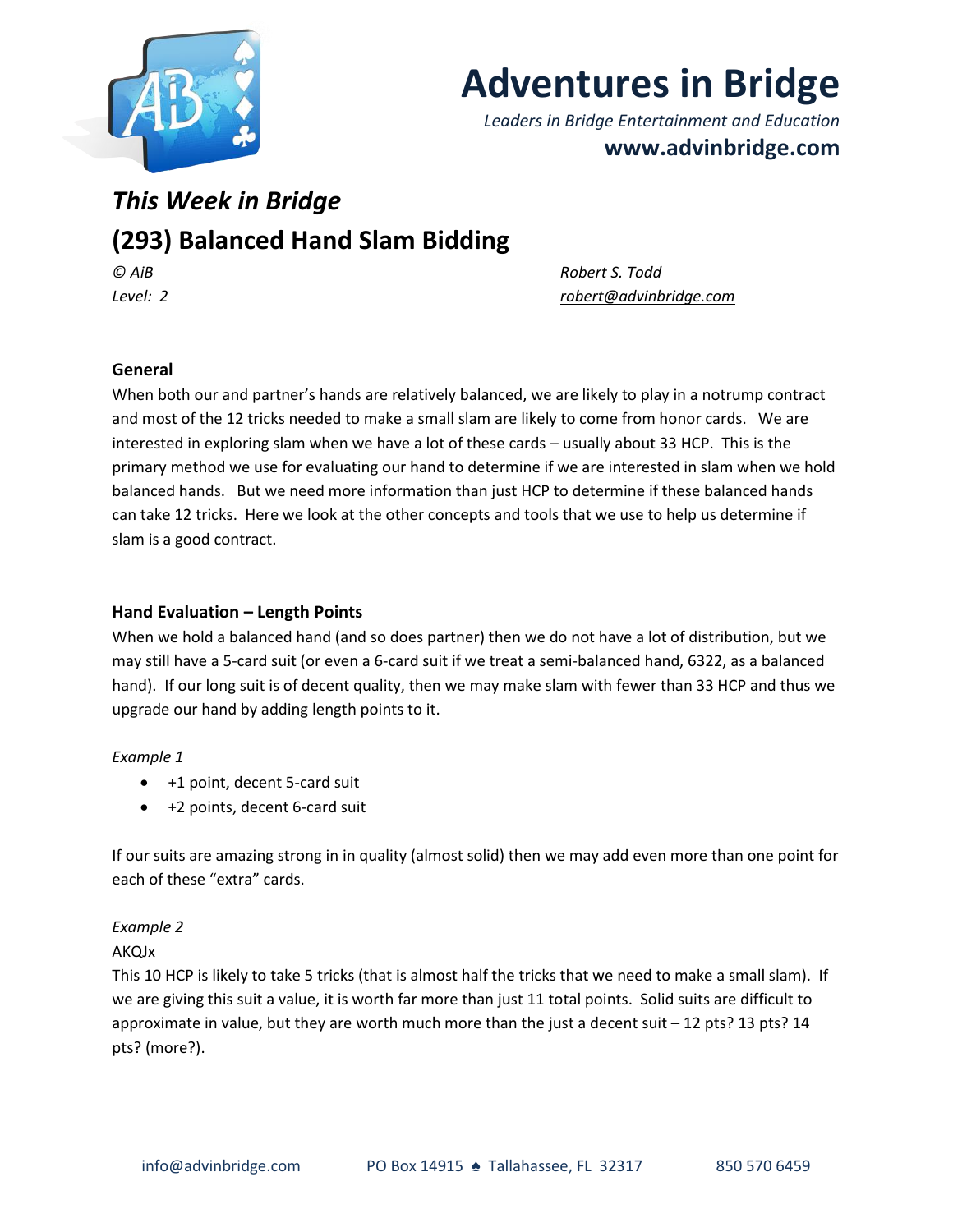

#### **Hand Evaluation – Length Points**

If we discover a fit with our balanced hands (like a 4-4 fit after using Stayman) then we may play in suit contract. In a suit contract (unlike in NT) we have the ability to ruff losers. Because we are dealing with two balanced hands there are no singletons or voids in either hand, but some ruffing can be done of our losers that are opposite a doubleton (or even the 4<sup>th</sup> round of a suit in a side 4-3 fit if it needs to be ruffed.) That means that if we choose to ruff our losers (in the short side) then we may gain some values (a trick or so) by playing in a suit contract.

*Example 3*

- ♠ AKJ9 ♠ QT87
- $\blacktriangledown$  Axxx  $\blacktriangledown$  Kx
- $\triangle$  KQJ  $\triangle$  xxx
- $\clubsuit$  xx  $\clubsuit$  AKxx

Though we have only 30 HCP, we have a good chance of making 6♠ if we can ruff two ♣ losers (or two ♥ losers).

#### **Hand Evaluation – Type and Location of Honors**

Not all HCP are created equal. We count an Ace as 4 HCP, but it is often better than that; and though we give a Jack 1 HCP, sometimes it is not worth even that. Hands with lots of Aces and Kings are generally better for slam, and hands with lots of Jacks, worse.

Another important part of hand evaluation is the location of our honors. This is particularly true when evaluating the possibility of slam. Generally speaking, hands with HCPs in our long suits or partner's long suits (even 4-card suits can be considered long) take more tricks and hands with HCP in our short suits do not take as many tricks as we expect. This is particularly true for Queens and Jacks – cards that are valuable for setting up later rounds of winners in a suit.

*Example 4*

- ♠ AQTxx ♠ KJ
- ♥ AQ ♥ KJTxx
- $\triangle$  xxx  $\triangle$  Axx
- ♣ Axx ♣ xxx

Here we have only 28 HCP, but we have 12 tricks. Our two 5-card suits, our well-located honors in our long suits (Queens, Jacks, and even Tens), and our collection of Aces give us enough playing strength to produce 12 tricks.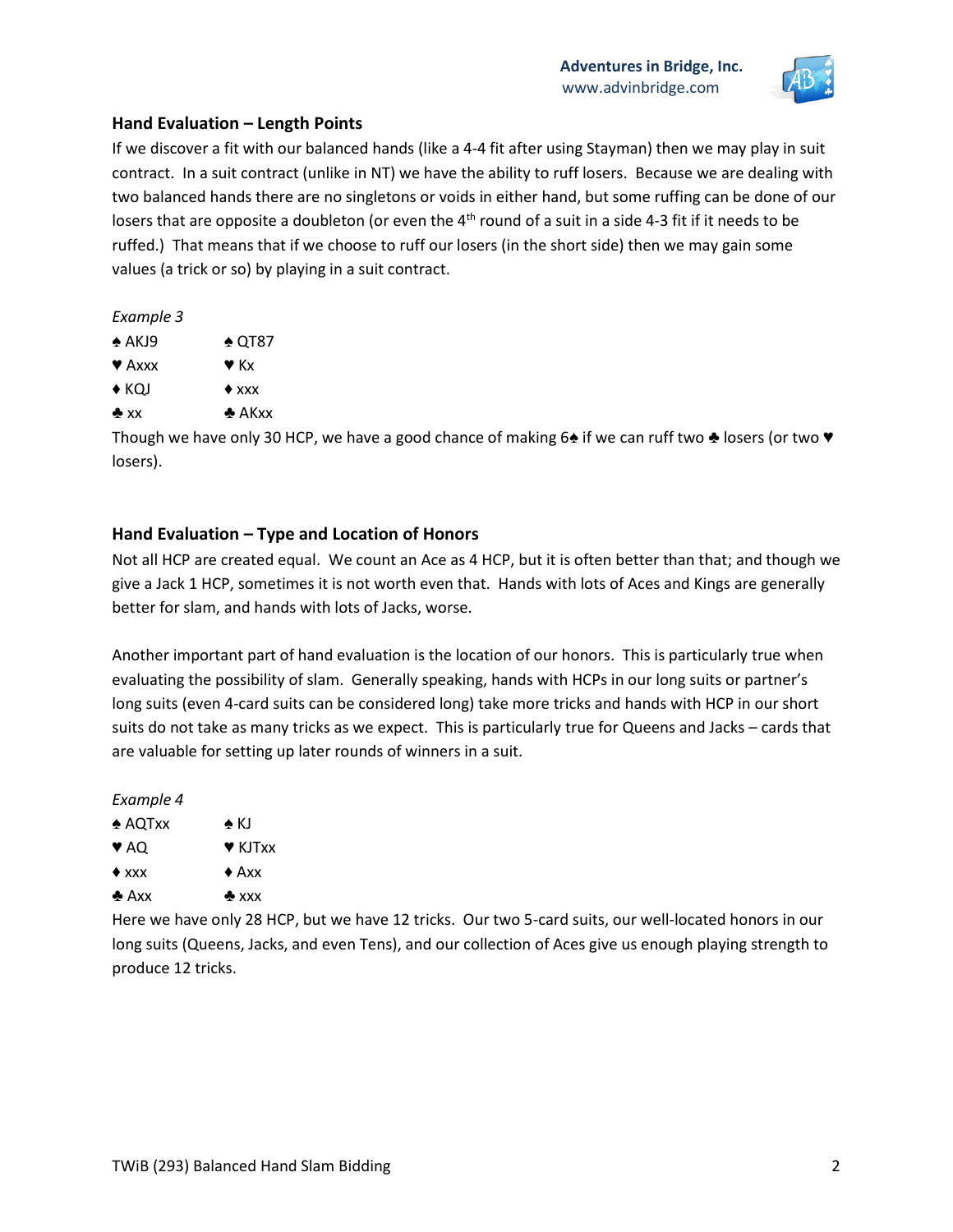

When our honors are located in our short suits and these honors do not fit together with partner's long suits, then we may struggle to take 12 tricks event with a large number of HCP.

#### *Example 5*

- ♠ Axxx ♠ Kxxx
- $\blacktriangledown$  KQx  $\blacktriangledown$  AJx
- $\triangle$  AK  $\longrightarrow$  QJ
- ♣ Axxx ♣ Qxxx

Here we have 32 HCP, but have only 8 immediate winners, and at most 11 winners, even if every card is exactly where we want it to be.

#### **Number of Aces - Gerber**

When we begin to upgrade our hand for length points or shortness points (not just HCP) then it is possible that we could have a combined 33 points and still be missing two Aces.

#### *Example 6*

| $\triangle$ KQJTx       | $*$ xxx                      |
|-------------------------|------------------------------|
| $\blacktriangledown$ Ax | $\blacktriangledown$ KOJ $x$ |
| $\triangle$ ATx         | $\blacklozenge$ KOJ          |
| $*$ xxx                 | $\clubsuit$ KQJ              |

15 points (14 HCP + 1 length point) and 18 points is 33 total points, enough for slam; but off two Aces, not a good slam. We need to check on the number of Aces.

### 1NT 4♣

#### 4♠ 4NT

The way to avoid this situation is to use Gerber to ask partner for their number of Aces when we want to bid slam, but do not hold many Aces ourselves.

Gerber is our tool in NT auctions (many balanced hands) to ensure that we do not do something silly like bid a slam off two Aces.